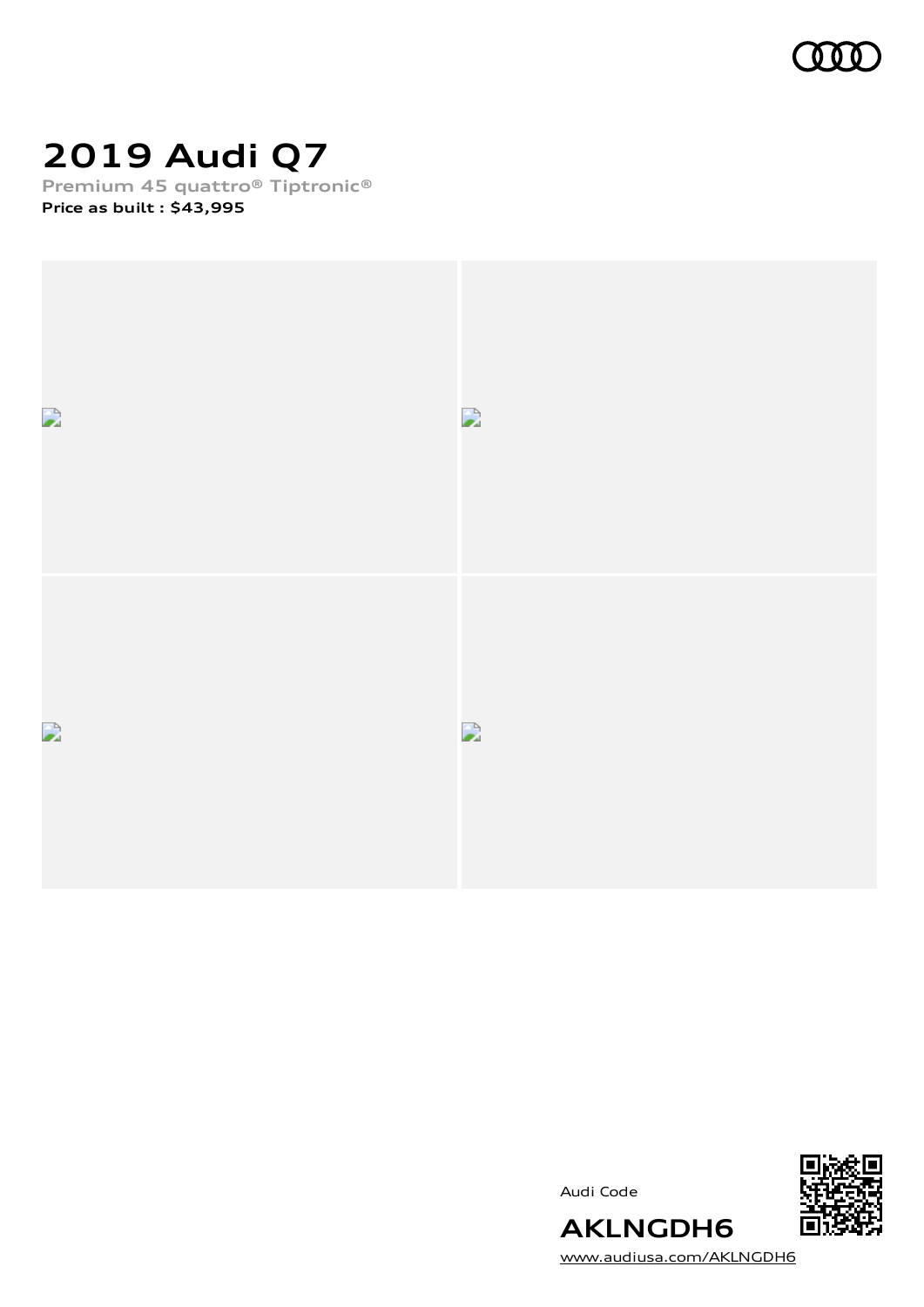## **Summary**

**Audi 2019 Audi Q7** Premium 45 quattro® Tiptronic®

**Price as buil[t](#page-10-0)** \$43,995

#### **Exterior colour**

Glacier White metallic

## D

#### **Further Information**

|                 | N٥           |
|-----------------|--------------|
| Mileage         | 20,377 miles |
| Type of vehicle | Used car     |

**Warranty**

#### **Interior colour**

| Seats     | Black        |
|-----------|--------------|
| Dashboard | Black        |
| Carpet    | Black        |
| Headliner | Lunar Silver |

### **Audi Code** AKLNGDH6

**Your configuration on www.audiusa.com** [www.audiusa.com/AKLNGDH6](https://www.audiusa.com/AKLNGDH6)

**Commission number** b8a45f320a0e09b12794

### **Technical Specifications**

Engine type 2.0-liter four-cylinder Displacement/Bore and 1984/82.5 x 92.8 cc/mm stroke Torque 273 lb-ft@rpm Acceleration (0 - 60 mph) 7.1 seconds seconds Recommended fuel Premium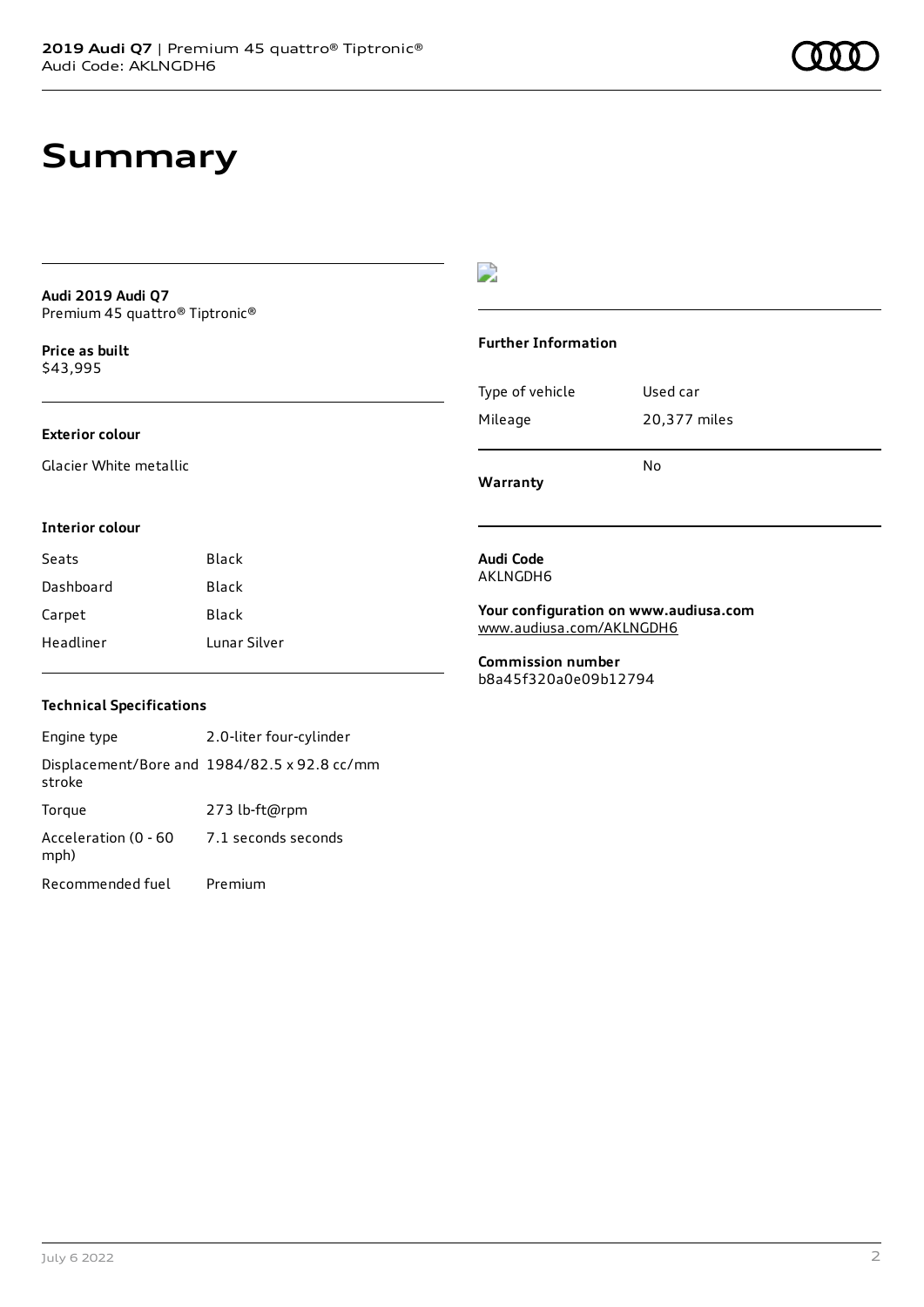# **Equipment**

Glacier White metallic

Power-adjustable, auto-dimming, power-folding, heated exterior side mirrors with memory

Convenience package

Audi pre sense® rear

Audi side assist

Audi phone box







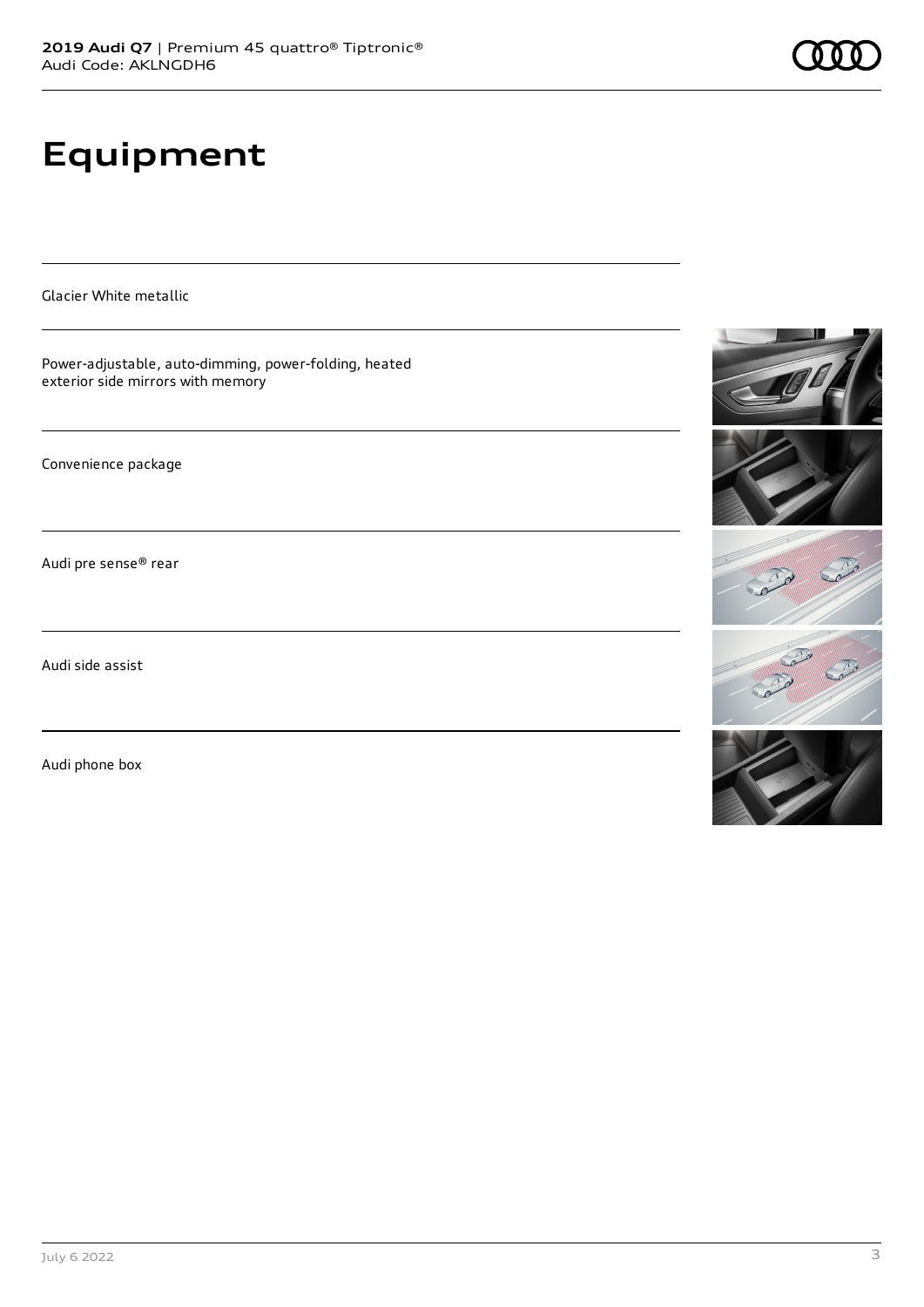## **Standard features**

## **Safety and Security**

| 4UB             | Driver and front-passenger advanced airbags                      |
|-----------------|------------------------------------------------------------------|
| UH1             | Electromechanical parking brake                                  |
| 8T <sub>2</sub> | Cruise control with coast, resume and<br>accelerate features     |
| VC <sub>2</sub> | Garage door opener (HomeLink®)                                   |
| 6Y2             | Top speed electronically limited to 130 mph                      |
| QZ7             | Electromechanical power steering                                 |
| 7K6             | Tire-pressure monitoring system                                  |
| 4X3             | Front thorax side airbags and Sideguard®<br>head curtain airbags |
| 4F6             | Audi advanced key-keyless start, stop and<br>entry               |
| 3B3             | Lower Anchors and Tethers for Children<br>(LATCH) in rear seats  |
|                 |                                                                  |

### **Exterior**

| 0P <sub>0</sub> | Concealed exhaust outlets                                |
|-----------------|----------------------------------------------------------|
| 1 D 8           | Provision for towing bracket                             |
| 1 B A           | Dynamic suspension system                                |
| 3S1             | Aluminum roof rails                                      |
| 511             | Tailgate roof spoiler                                    |
| 0N1             | Standard rear axle                                       |
| 8IH             | Xenon plus headlights with LED daytime<br>running lights |
| 803             | Automatic headlights                                     |
| H1W             | 18" 255/60 all-season tires                              |
| 4KC             | Heat-insulating glass                                    |
| 47 <sub>B</sub> | Aluminum trim around exterior windows                    |
| C16             | 18" 5-arm design wheels                                  |

### **Interior**

| 011   | Chrome package                                                                                                  |
|-------|-----------------------------------------------------------------------------------------------------------------|
| 3FU   | Panoramic sunroof                                                                                               |
| 7M1   | Aluminum door sill inlays                                                                                       |
| 6N)   | Cloth headliner                                                                                                 |
| KH5   | Three-zone automatic climate control                                                                            |
| 417   | Auto-dimming interior rear view mirror with<br>digital compass                                                  |
| QQ0   | Ambient LED interior lighting                                                                                   |
| 1XW   | Three-spoke multifunction steering wheel                                                                        |
| 2C7   | Power tilt and telescopic adjustable steering<br>column                                                         |
| 6F6   | Comfort front armrest                                                                                           |
| 4E7   | Power tailgate                                                                                                  |
| 5XL   | Driver and front-passenger sun visors with<br>illuminated vanity mirrors                                        |
| 5 K I | Split tumble-folding 35/30/35 second-row<br>with fore/aft adjustment and power 50/50<br>split folding third row |
| 7HA   | Cloth interior on doors                                                                                         |
| N1F   | Leather seating surfaces                                                                                        |
| 4A3   | <b>Heated front seats</b>                                                                                       |
| 5MT   | Diamond Silver/Terra Brown Walnut inlays                                                                        |

### **Infotainment and Driver Assistance**

| 6K8 | Audi pre sense® basic and Audi pre sense®<br>front |
|-----|----------------------------------------------------|
| 2H1 | Audi drive select                                  |
| IT3 | Audi connect® CARE. PRIME & PLUS                   |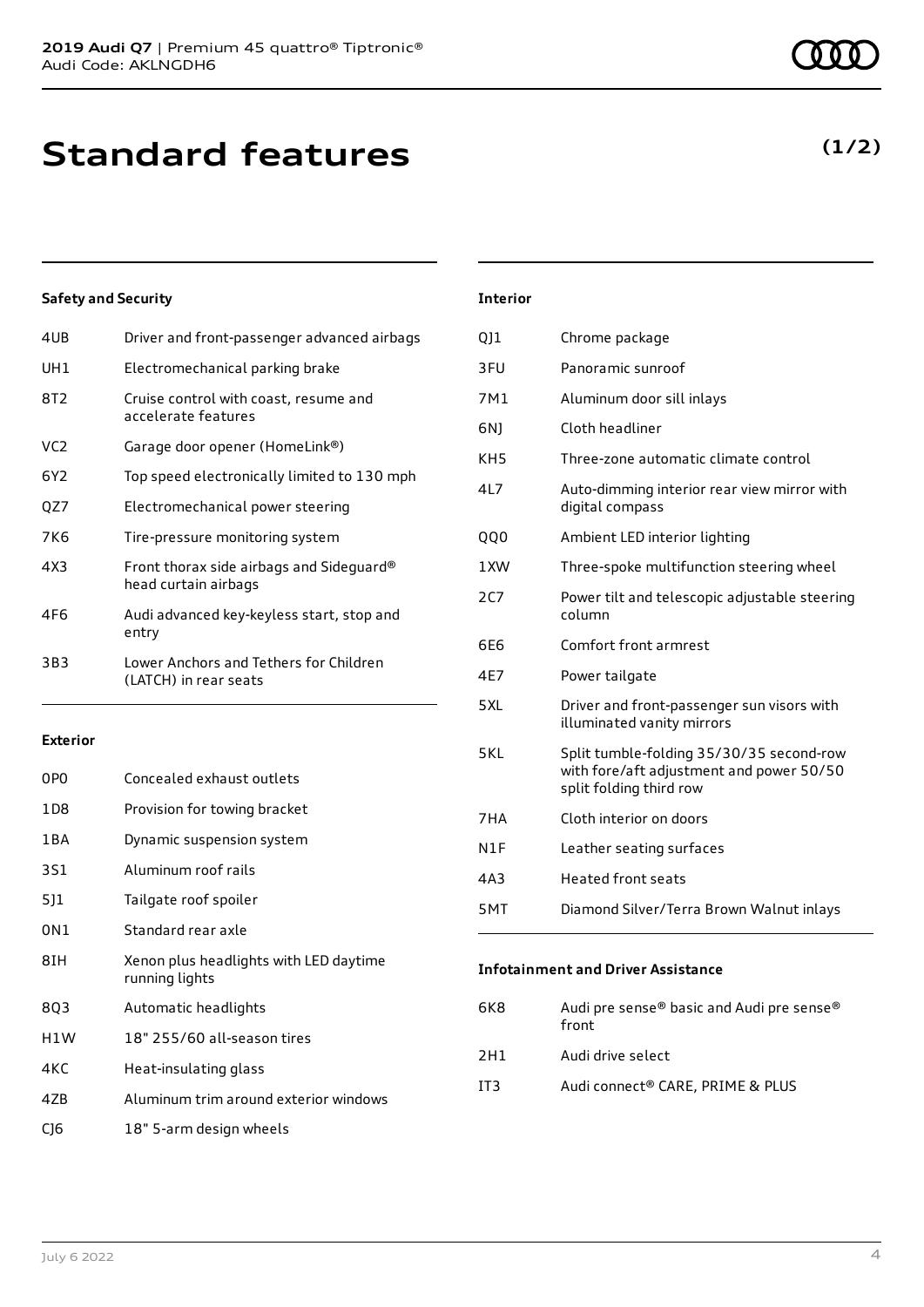## **Standard features**

### **Infotainment and Driver Assistance**

| IW3             | Audi connect CARE assistance and security<br>services                                                                                                    |
|-----------------|----------------------------------------------------------------------------------------------------------------------------------------------------------|
| 7X2             | Parking system plus                                                                                                                                      |
| KA <sub>2</sub> | Rear view camera                                                                                                                                         |
| 9VD             | Audi sound system                                                                                                                                        |
| 9S7             | 7.0" color driver information system                                                                                                                     |
| 7UG             | MMI® Navigation plus with Audi smartphone<br>interface including Apple CarPlay® and<br>Google™ Android Auto™                                             |
| EL3             | Audi connect CARE assistance and security<br>services and six-month trial subscription to<br>Audi connect PRIME and Audi connect PLUS<br>online services |
| I8H             | MMI® Radio plus with ten speakers and<br>single CD player with MP3 playback capability                                                                   |

QV3 SiriusXM® Satellite Radio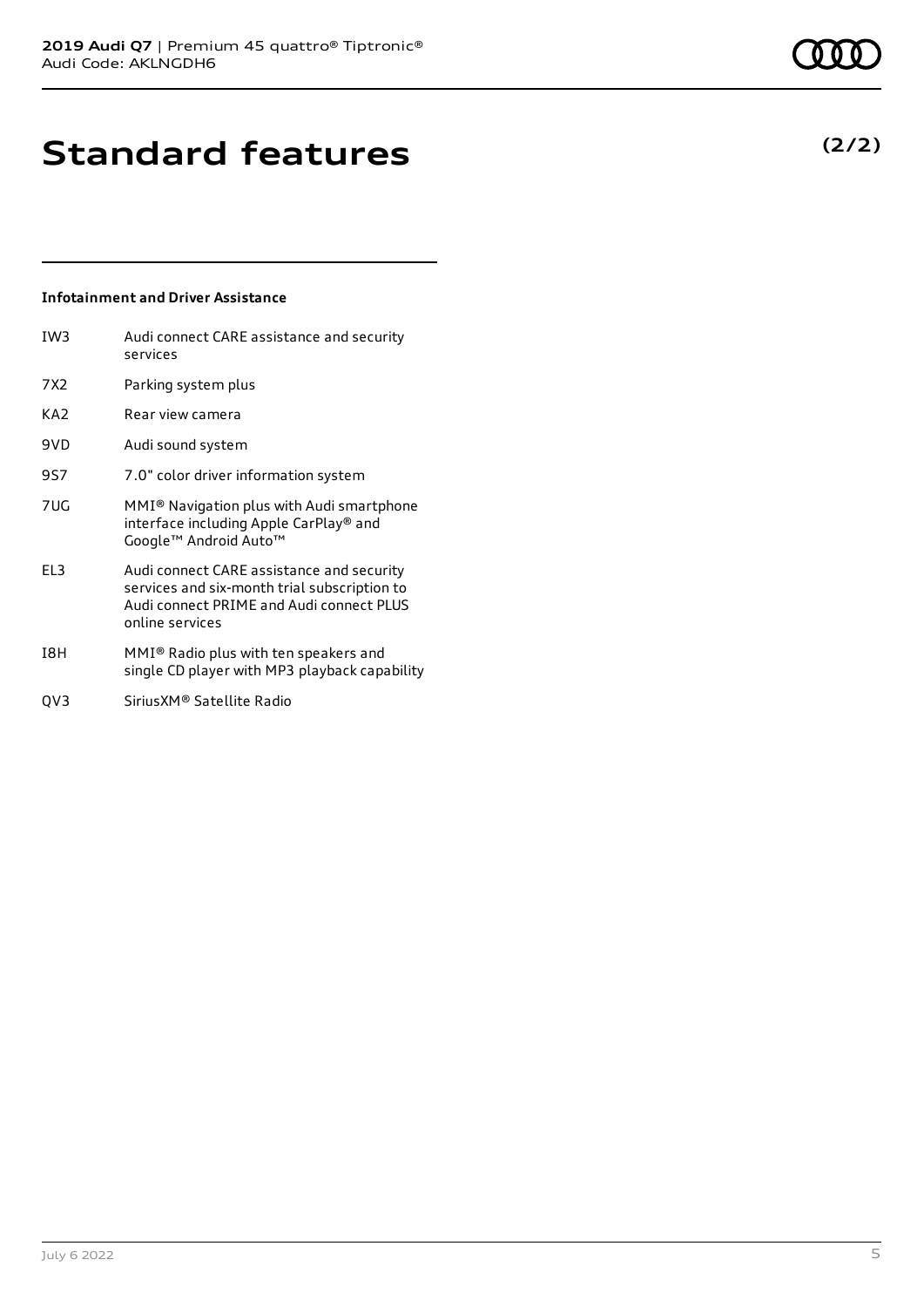WAS \$47,999, PRICED TO MOVE \$1,800 below Kelley Blue Book! Excellent Condition, LOW MILES - 20,377! Heated Leather Seats, Sunroof, NAV, 3rd Row Seat, All Wheel Drive, Back-Up Camera, Panoramic Roof, Alloy Wheels, CONVENIENCE PACKAGE, PRIVACY TRUNK COVER, Turbo, Serviced here, Non-Smoker vehicle.

#### KEY FEATURES INCLUDE

Navigation, Heated Driver Seat, Leather Seats, Satellite Radio, Power Liftgate, Rear Air, Turbocharged, Keyless Start, iPod/MP3 Input, CD Player. Audi Premium with Glacier White Metallic exterior and Black interior features a 4 Cylinder Engine with 248 HP at 5000 RPM\*.

#### OPTION PACKAGES

CONVENIENCE PACKAGE Audi Side Assist w/Pre Sense Rear, rear cross traffic and exit assist, Audi Phone Box w/Wireless Charging, antenna booster, Heated Auto-Dimming Power Folding Exterior Mirrors, memory, PRIVACY TRUNK COVER retractable/removable cover for cargo space. Rear Spoiler, MP3 Player, Privacy Glass, Remote Trunk Release, Keyless Entry.

#### VEHICLE REVIEWS

"No matter how uneven the road or how fast you're traveling, the Q7 remains as quiet as a crypt as the miles glide past." -Edmunds.com.

#### A GREAT TIME TO BUY

Was \$47,999. This Q7 is priced \$1,800 below Kelley Blue Book.

#### MORE ABOUT US

McKenna Audi has been awarded to the 2017 Audi Elite Magna Society. Thank you to our wonderful customers and exemplary staff that made this achievement possible. McKenna Audi is family owned and operated and we are pleased to be the premier Audi dealer in Southern California. Call us, chat with us online, or visit our state-ofthe-art dealership which is located 30 minutes from anywhere in the LA and OC area.

Pricing analysis performed on 6/1/2022. Horsepower calculations based on trim engine configuration. Please confirm the accuracy of the included equipment by calling us prior to purchase.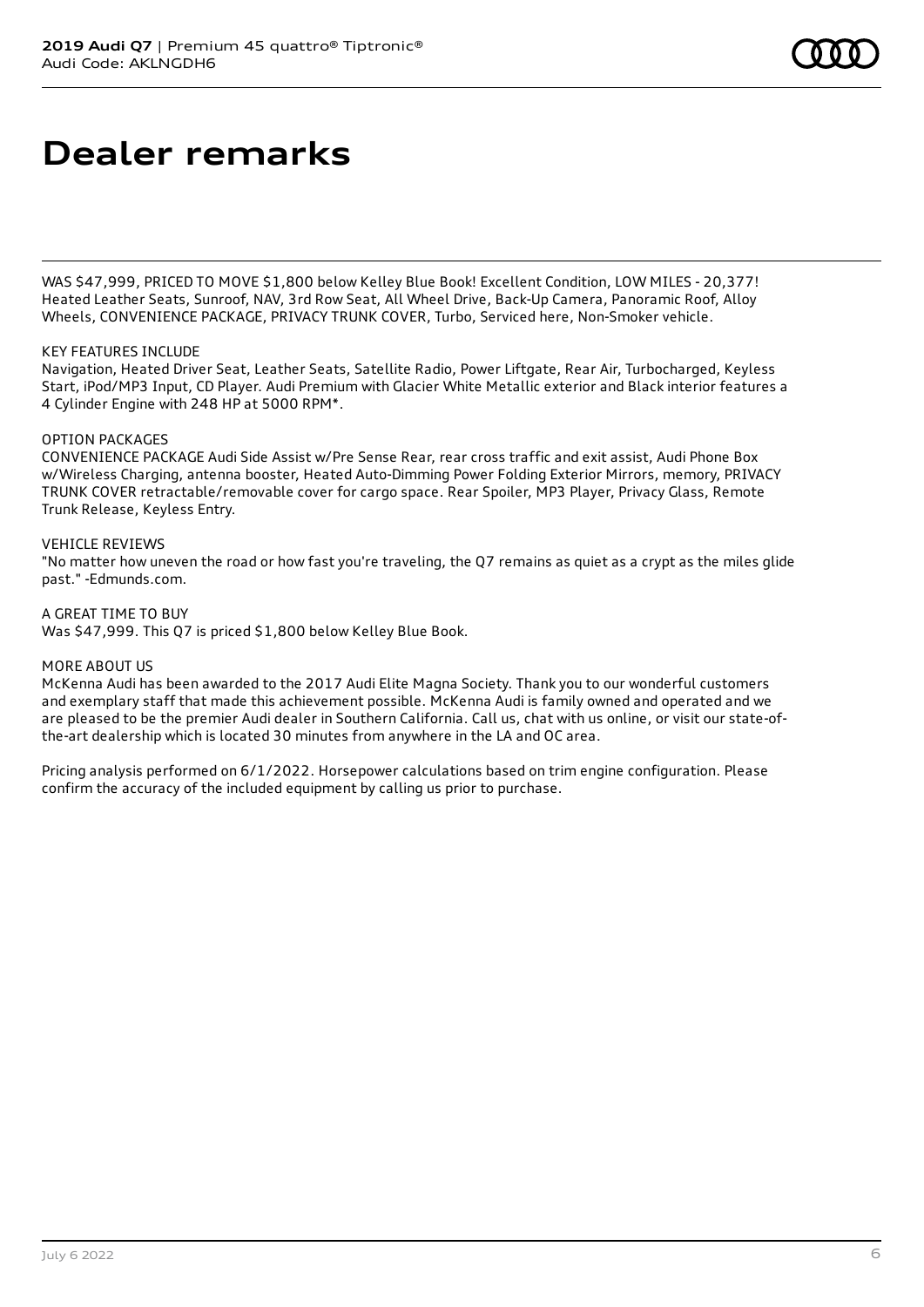## **Technical Specifications**

**(1/2)**

## Engine type 2.0-liter four-cylinder Acceleration (0 - 60 mph) 7.1 seconds seconds Power Level 45 Engine block Cast Iron Induction/fuel injection TFSI®/Turbocharged Cylinder head Aluminum-alloy Max. output ps/hp 248 @ rpm Towing capacity 4,400 lbs lb

| Towing capacity | 4.400 IDS ID                                 |
|-----------------|----------------------------------------------|
| stroke          | Displacement/Bore and 1984/82.5 x 92.8 cc/mm |
| Torgue          | 273 lb-ft@rpm                                |
| Valvetrain      | 16 valve DOHC with Audi valvelift            |

| Corrosion protection | Multistep anti-corrosion protection                                                       |
|----------------------|-------------------------------------------------------------------------------------------|
| warranty             |                                                                                           |
| Warranty             | 4-year/50,000 mile Audi New<br>Vehicle Limited Warranty                                   |
| Maintenance          | 12-month/10,000 mile (whichever<br>occurs first) NO CHARGE first<br>scheduled maintenance |
|                      |                                                                                           |

Material Multi-material body construction

(steel and aluminum composition)

### **Electrical system**

**body**

## **steering**

**engine**

| Steering type                              | Electromechanical speed-sensitive<br>power steering |
|--------------------------------------------|-----------------------------------------------------|
| Turning diameter, curb- 40.7 ft<br>to-curb |                                                     |
| Steering ratio                             | 15.8:1                                              |

#### **suspension**

| Front axle | Five-link front independent steel<br>spring suspension |
|------------|--------------------------------------------------------|
| Rear axle  | Five-link rear independent steel<br>spring suspension  |

| Alternator               | 14 Volt - 120-180A                                                               |
|--------------------------|----------------------------------------------------------------------------------|
| Battery                  | 12 Volt - 380A/68Ah                                                              |
| Gear ratios: 8th         | 0.667:1                                                                          |
| Gear ratios: 6th         | 1.000:1                                                                          |
| Gear ratios: 7th         | 0.839:1                                                                          |
| Gear ratios: Reverse     | 3.317:1                                                                          |
| Gear ratios: Final Drive | 3.504:1                                                                          |
| Gear ratios: 4th         | 1.667:1                                                                          |
| Transmission             | Eight-speed Tiptronic® transmission<br>with quattro <sup>®</sup> all-wheel drive |
| Gear ratios: 5th         | 1.285:1                                                                          |
| Gear ratios: 2nd         | 3.143:1                                                                          |
| Gear ratios: 3rd         | 2.106:1                                                                          |
| Gear ratios: 1st         | 4.714:1                                                                          |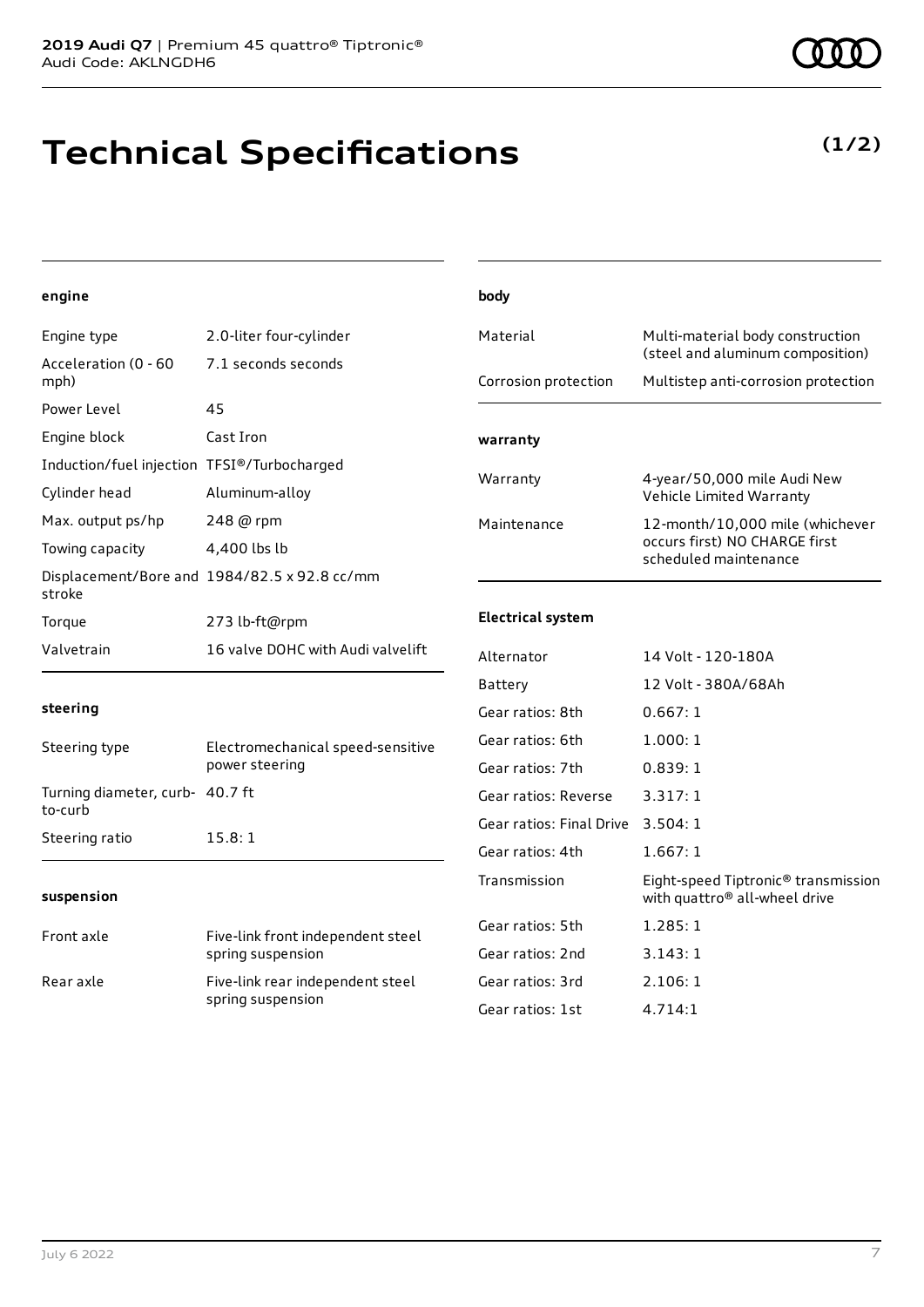## **Technical Specifications**

### **Brake system**

| <b>Front brakes</b> | 14.8 (ventilated disc) in |
|---------------------|---------------------------|
| Rear brakes         | 13.8 (ventilated disc) in |
| Parking brake       | Electromechanical         |

### **Exterior Measurements**

| Height                           | 68.5 in  |
|----------------------------------|----------|
| Overall width without<br>mirrors | 77.5 in  |
| Length                           | 199.6 in |
| Wheelbase                        | 117.9 in |
| Drag coefficient                 | 0.34 Cw  |
| Overall width with<br>mirrors    | 87.1 in  |
| Track rear                       | 66.6 in  |
| <b>Track front</b>               | 66.1 in  |
| Curb weight                      | 4.729 lb |

#### **Interior measurements**

| Seating capacity                          | 7                           |
|-------------------------------------------|-----------------------------|
| Head room with middle 38.8 in<br>sunroof  |                             |
| Shoulder room, rear                       | 49.4 in                     |
| Head room with front<br>sunroof           | 39.9 in                     |
| Leg room, rear                            | 29.2 in                     |
| Shoulder room, front                      | 59.5 in                     |
| Head room with rear<br>sunroof            | $35.9$ in                   |
| Leg room, middle                          | 38.8 in                     |
| Shoulder room, middle                     | 58.5 in                     |
| Leg room, front                           | 41.7 in                     |
| Cargo volume, rear<br>seatbacks up/folded | 14.2/35.7/69.9 cu ft, cu ft |
|                                           |                             |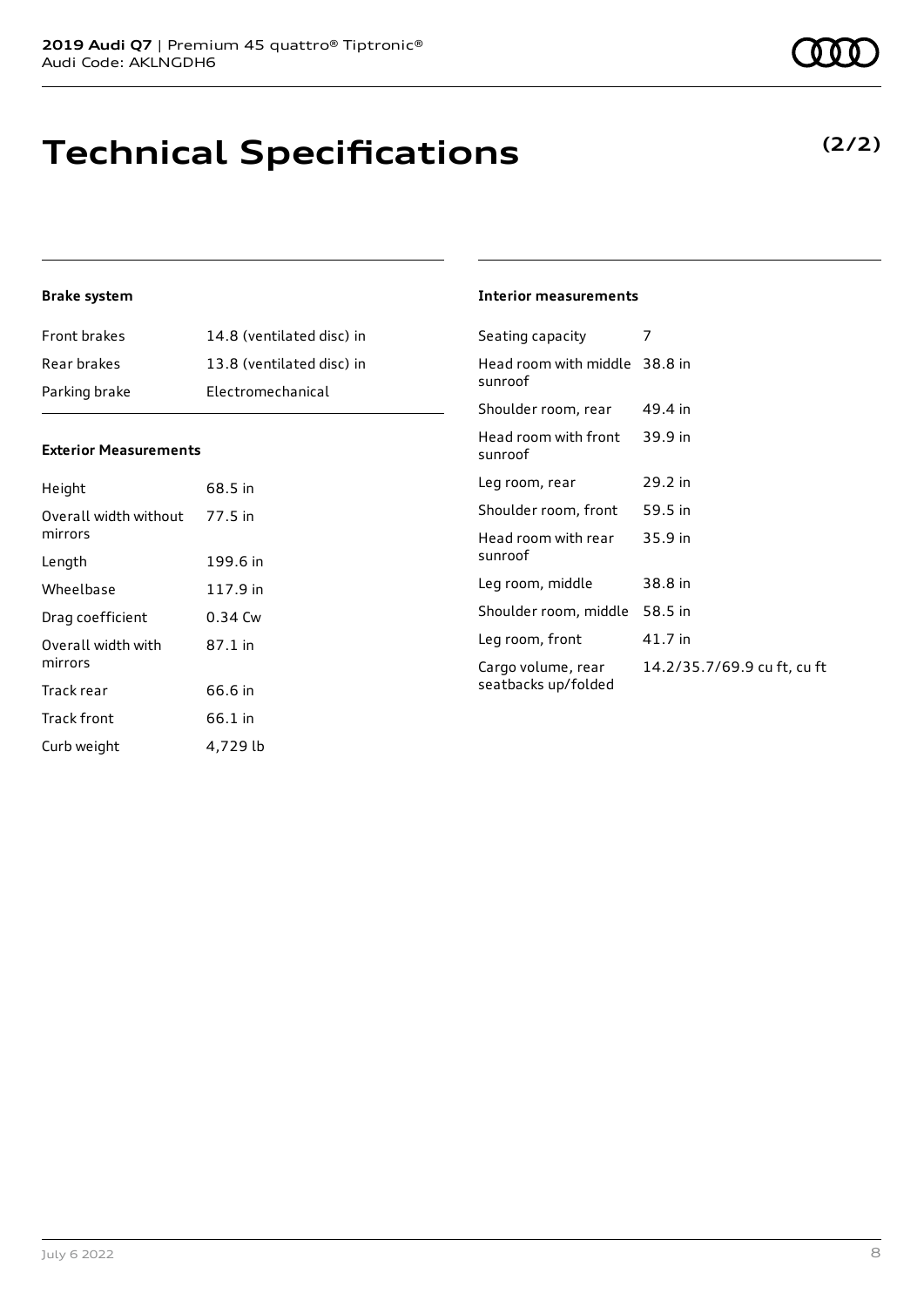## **Consumption- and emission**

### **Consumption by NEDC**

| urban       | $19 \text{ mpg}$ |
|-------------|------------------|
| extra-urban | 25 mpg           |
| combined    | $21$ mpg         |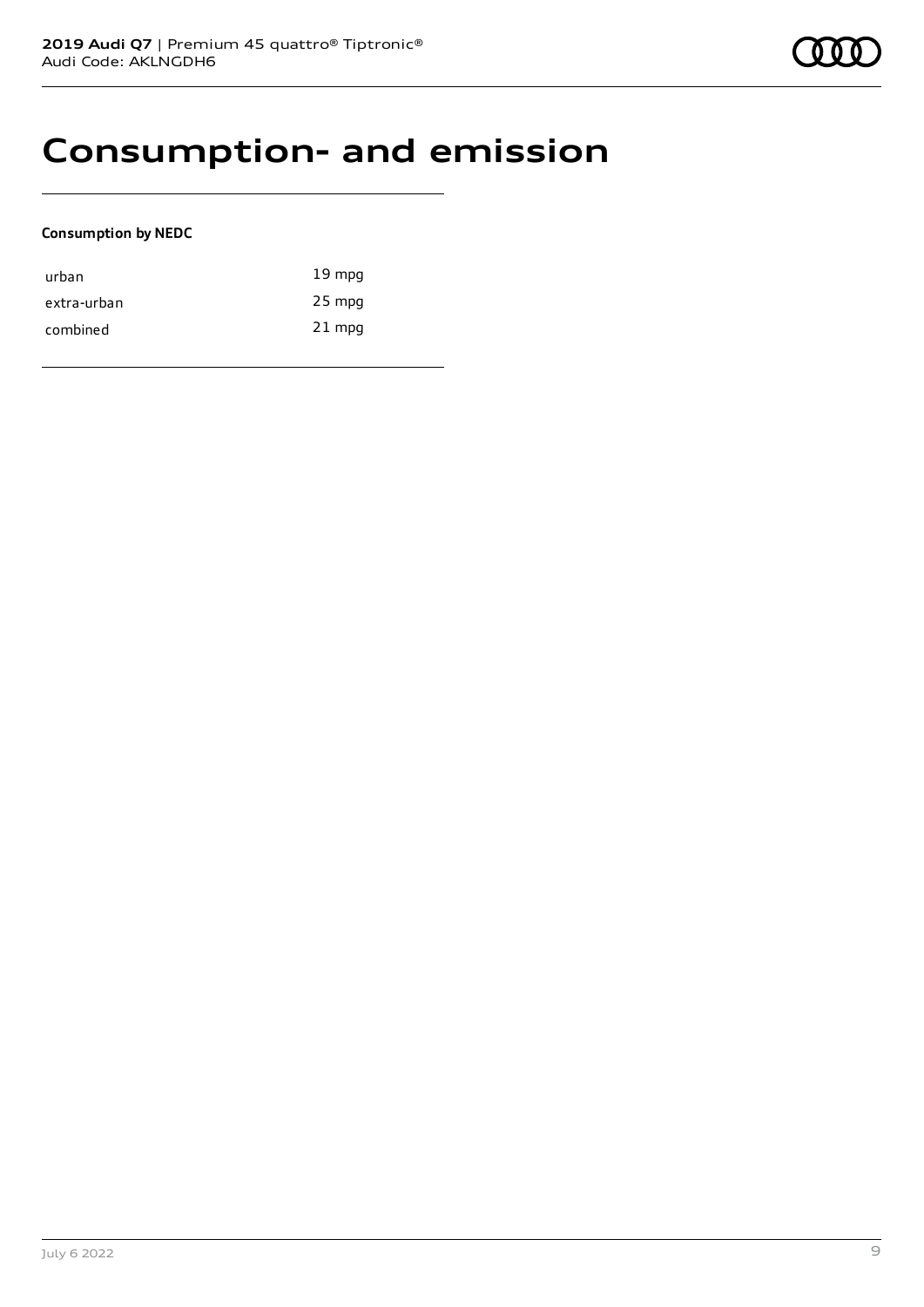## **Contact**

Dealer **McKenna Audi**

10850 Firestone Blvd 90650 Norwalk CA

Phone: +15628683233 FAX: 5623457251

www: [https://www.mckennaaudiofnorwalk.com](https://www.mckennaaudiofnorwalk.com/)